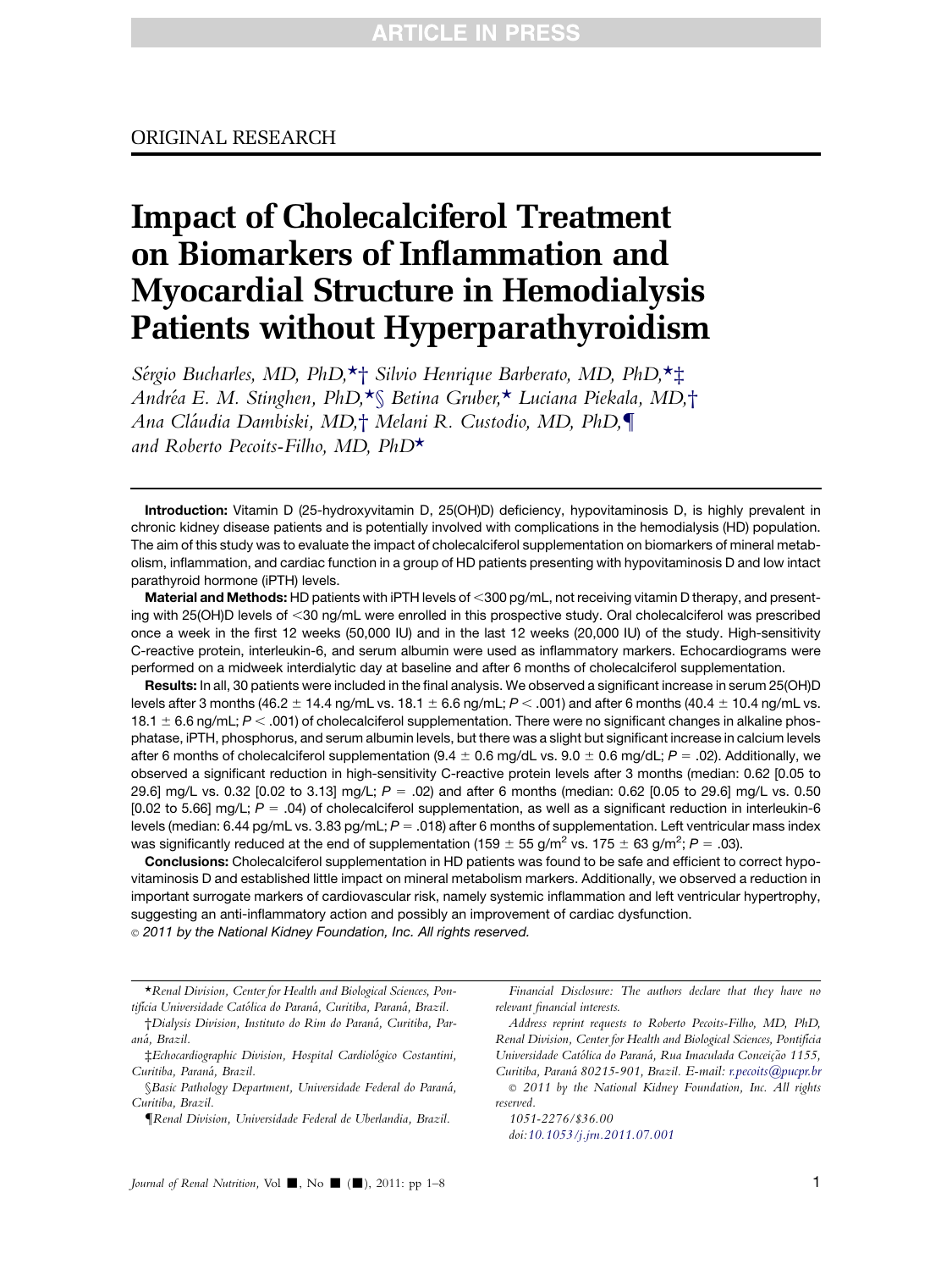CARDIOVASCULAR DISEASE (CVD) is<br>a major cause of morbidity and mortality in chronic kidney disease  $(CKD)$  population,<sup>1</sup> and although traditional cardiovascular risk factors (hypertension, diabetes mellitus, dyslipidemia) are frequent in these patients, the pathogenesis of CVD involves the interplay of traditional risk factors and uremia-related factors, such as mineral metab-olism disorders<sup>[2](#page-6-0)</sup> and systemic inflammation.<sup>3</sup>

Hypovitaminosis D (vitamin D deficiency) is frequently observed among CKD patients, partic-ularly in those on hemodialysis (HD) treatment.<sup>[4-6](#page-6-0)</sup> Vitamin D receptors (VDRs) are found ubiquitously throughout the body, and most tissues and many cells possess the enzymatic mechanisms (1-alpha hydroxylase) to convert vitamin D into its active form, 1,25-dihydroxyvitamin D (1,25(OH)2D; calcitriol). Indeed, an activated VDR exhibits classic actions related to bone and mineral metabolism and other so-called noncalcemic actions, especially in the cardiovascular system and many different cells of immune sys- $\text{tem,}^{7,8}$  potentially acting as a cell differentiating factor and antiproliferative agent. $9$  In fact, hypovitaminosis D has been recently associated with higher risk of CVD in CKD and in the general population.[10-12](#page-6-0)

Bone and mineral metabolism guidelines for CKD patients recommend the measurement of 25-hydroxyvitamin D (25(OH)D) levels in patients with CKD stages 3 to 5 and those on dialysis, independently of intact parathyroid hormone (iPTH) levels, and replacement therapy with ergocalciferol or cholecalciferol in those who present with hypovitaminosis  $D<sup>13</sup>$  $D<sup>13</sup>$  $D<sup>13</sup>$  However, there is no consistent background information supporting the need for screening hypovitaminosis D in the dialysis population with low iPTH and its association with asymptomatic CVD and inflammation. Moreover, the impact of hypovitaminosis D correction with cholecalciferol on left ventricular hypertrophy (LVH) and inflammation, both surrogate markers of CVD, has not been consistently demonstrated in the literature, particularly in patients with low levels of iPTH.

Thus, the aims of this study were to evaluate the effects of oral cholecalciferol supplementation on mineral metabolism parameters, inflammation biomarkers, and echocardiographic variables in CKD HD patients with hypovitaminosis D and low iPTH levels.

# Materials and Methods Study Design

This was a prospective study of stable HD patients from a single renal replacement therapy center performed during fall and winter of 2010 in the city of Curitiba, Brazil.

# Population

A total population of 384 HD patients was screened for the study. History of CVD, iPTH levels of  $>300$  pg/mL, and utilization of vitamin D supplementation or analogs were used as exclusion criteria. History of CVD (coronary artery disease, chronic heart failure, and valvular diseases) was an exclusion criterion to avoid the interference of previous cardiac disease on the analysis of the myocardial impact of cholecalciferol. Similarly, patients with high iPTH levels were excluded to isolate the known effects of parathyroid hormone on the myocardium. Additionally, we excluded patients with inflammatory conditions, including malignances, chronic infections, and autoimmune diseases. Of the original population, 45 patients fulfilled the inclusion and exclusion criteria.

All patients underwent dialysis sessions with low-flux polysulfone membranes, and the dialysate calcium concentration was 3.5 meq/L during the study. Dialysis dose was delivered to achieve a Kt/V of  $>1.2$ . Hemoglobin levels were monitored to achieve K/DOQI-recommended parameters, and all patients were on epoetin-alpha therapy. The target level for ferritin was between 200 ng/mL and 800 ng/mL, and intravenous iron saccharate was used when needed. Patients who were lost to follow-up were also excluded from final analysis (8 patients underwent renal transplantation, 2 patients died from cardiovascular causes, 4 patients changed to peritoneal dialysis, and 1 patient was transferred to another dialysis facility), and after a 6-month period, we were able to analyze the baseline and final data from 30 patients.

Systolic blood pressure and diastolic blood pressure were measured during midweek HD sessions before beginning the study and in the last month of cholecalciferol supplementation. Pulse pressure was calculated using the following formula:  $PP =$  $SBP - DBP$  (where  $PP = pulse$  pressure,  $SBP =$ systolic blood pressure,  $DBP =$  diastolic blood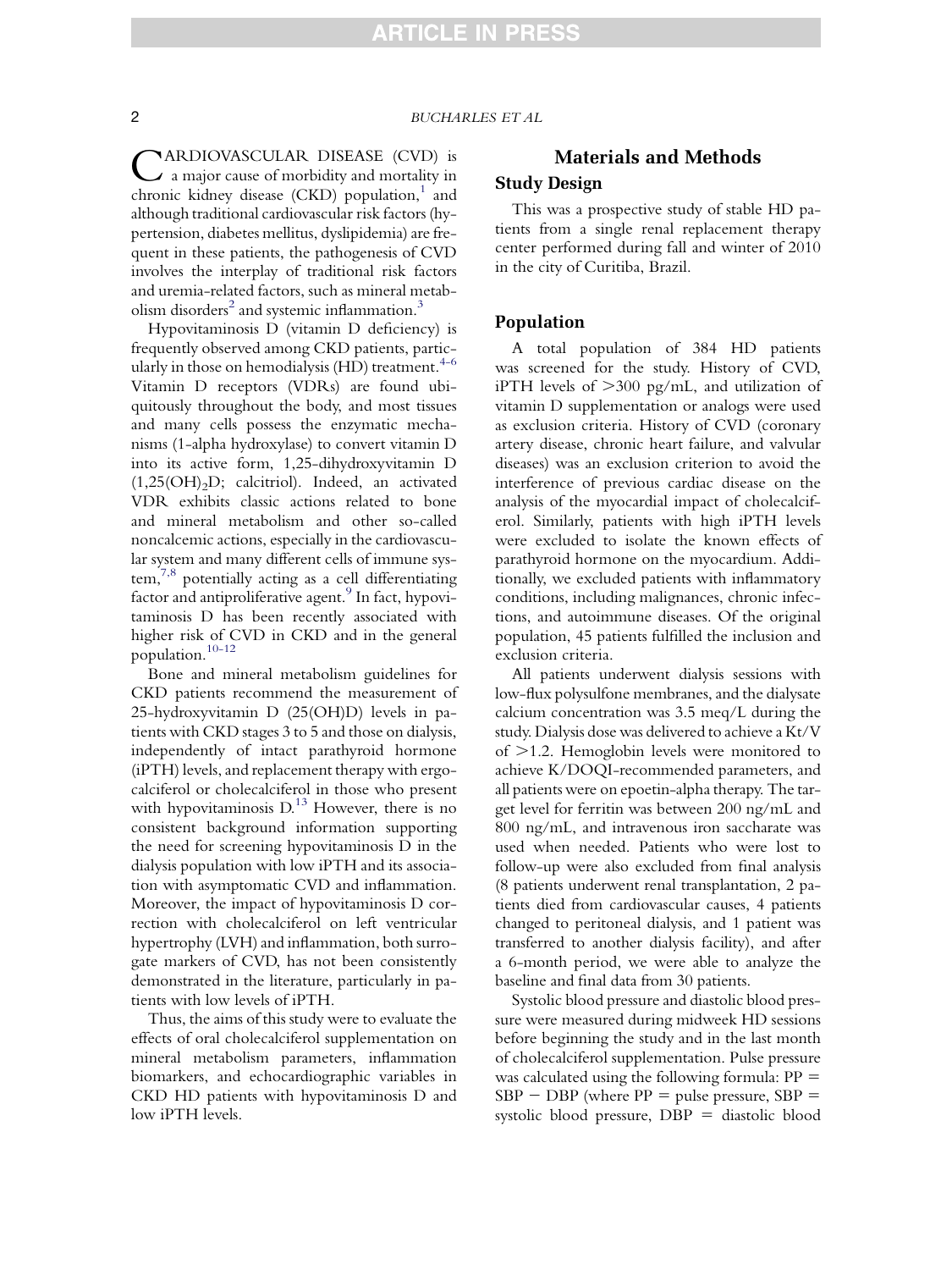pressure), on the basis of blood pressure evaluation shortly before the HD sessions. Antihypertensive therapy, especially use of angiotensin-converting enzyme inhibitors and angiotensin II receptor blockers, as well as therapy with statins, was evaluated before and after cholecalciferol supplementation.

Oral cholecalciferol (Farmadoctor Pharmacy, Curitiba, Brazil) was prescribed once a week in the first 12 weeks (50,000 IU) and in the last 12 weeks (20,000 IU) of the study. To monitor compliance, dialysis nurses administered cholecalciferol immediately after HD sessions.

#### Biochemical Analysis

All the biochemical variables were measured before beginning supplementation therapy and at the end of the study (6-month period observation). Blood samples to measure serum calcium, phosphorus, alkaline phosphatase, hemoglobin, and albumin levels and to determine Kt/V were obtained immediately before the first midweek dialysis session in the beginning and during the last midweek dialysis session in the last month of the study.

Serum 25(OH)D level was determined by chemiluminescence method (DiaSorin LIAISON 25OH Vitamin D assay, Diasorin Inc. Stillwater, Minnesota), $14$  with intra-assay and interassay coefficients of variability of, on average, 4% and 6%, respectively. The normal range used for 25(OH)D was 30 ng/mL to 60 ng/mL, and levels  $>150$ ng/mL were considered to be in the toxic range. Total iPTH (1-84) was evaluated by a radioimmunoassay, with normal values ranging from 12 pg/ mL to 65 pg/mL. Serum albumin level was measured using a colorimetric assay. Interleukin-6 (IL-6) level was measured by the Enzyme Linked Immuno Sorbent Assay technique, and highsensitivity C-reactive protein (hs-CRP) level was assessed by nephelometry.<sup>[3](#page-6-0)</sup>

# Echocardiographic Analysis

Echocardiograms were performed on the midweek interdialytic day, between 8 A.M. and 1 P.M., as previously recommended.<sup>[15](#page-7-0)</sup> The same experienced cardiologist (S.H.B.) performed all examinations using a commercially available ultrasound system (Philips Envisor CD Ultrasound, Phillips Inc., Andover, Massachusetts) equipped with a 2.5-MHz transducer. The echocardiographer was blinded to patients' clinical and laboratory

conditions (before and after cholecalciferol administration). According to the Penn convention,  $16$ linear measurements were obtained from Mmode calculations. The left ventricular mass index (LVMI) was calculated using the Devereux for- $mula<sup>17</sup>$  $mula<sup>17</sup>$  $mula<sup>17</sup>$  and indexed to body surface area. The combination of LVMI and relative wall thickness  $(2 \times$  mean wall thickness/LV diastolic diameter, where  $LV = left$  ventricular) defined 4 LV geometric patterns: normal geometry, concentric remodeling, eccentric LVH, and concentric LVH. Relative wall thickness reference cutoff value of 0.45[18,19](#page-7-0) separated eccentric (below) from concentric (above) LVH. Concentric remodeling was defined as normal LV mass plus an increased relative wall thickness. Ejection fraction was calculated by Simpson's method, and Doppler mitral flow velocities were recorded from the apical 4-chamber view, as recommended by the American Society of Echocardiography.<sup>[18](#page-7-0)</sup> Ejection fraction of  $\leq 55\%$  was considered as being diagnostic of systolic dysfunction.

Peak early (E) and atrial (A) transmitral velocities, E/A ratio, and deceleration time of early diastolic filling were measured. Time doppler imaging (TDI) of mitral annular velocities were obtained with a small (2 mm) sample volume placed sequentially at the septal and lateral junctions of the LV wall with the mitral annulus. $^{20}$  $^{20}$  $^{20}$ Early (E') and late (A') diastolic mitral annular velocities, E'/A' ratio, and E/E' ratio presented in our study represent the mean value between the two sites. All velocities and intervals were averaged over 3 cardiac cycles. Diastolic dysfunction was defined by: (1) E/A of  $\leq$ 1; (2) E/A of  $\geq$ 2; or (3) E/A of between 1 and 2, with concomitant  $E/E'$  of  $>10$ . Left atrial volume was determined through 2-dimensional biplane Simpson's method.[19](#page-7-0) Measurements were made at end systole and indexed to both body surface area (BSA) (left atrial volume index (LAVi)–BSA) and height<sup>2.7</sup> (LAVi–height<sup>2.7</sup>).<sup>[21](#page-7-0)</sup> Normal LAVi–BSA has been determined to be  $22 \pm 6$  mL/m<sup>2</sup>; however, a cutoff value of  $32 \text{ mL/m}^2$  was indicative of major cardiovascular risk.[22](#page-7-0)

### Statistical Analysis

All tests were performed using JMP Windows 8.0 (SAS Institute Inc., Cary, North Carolina). Categorical variables were expressed as frequencies, mean values with standard deviation for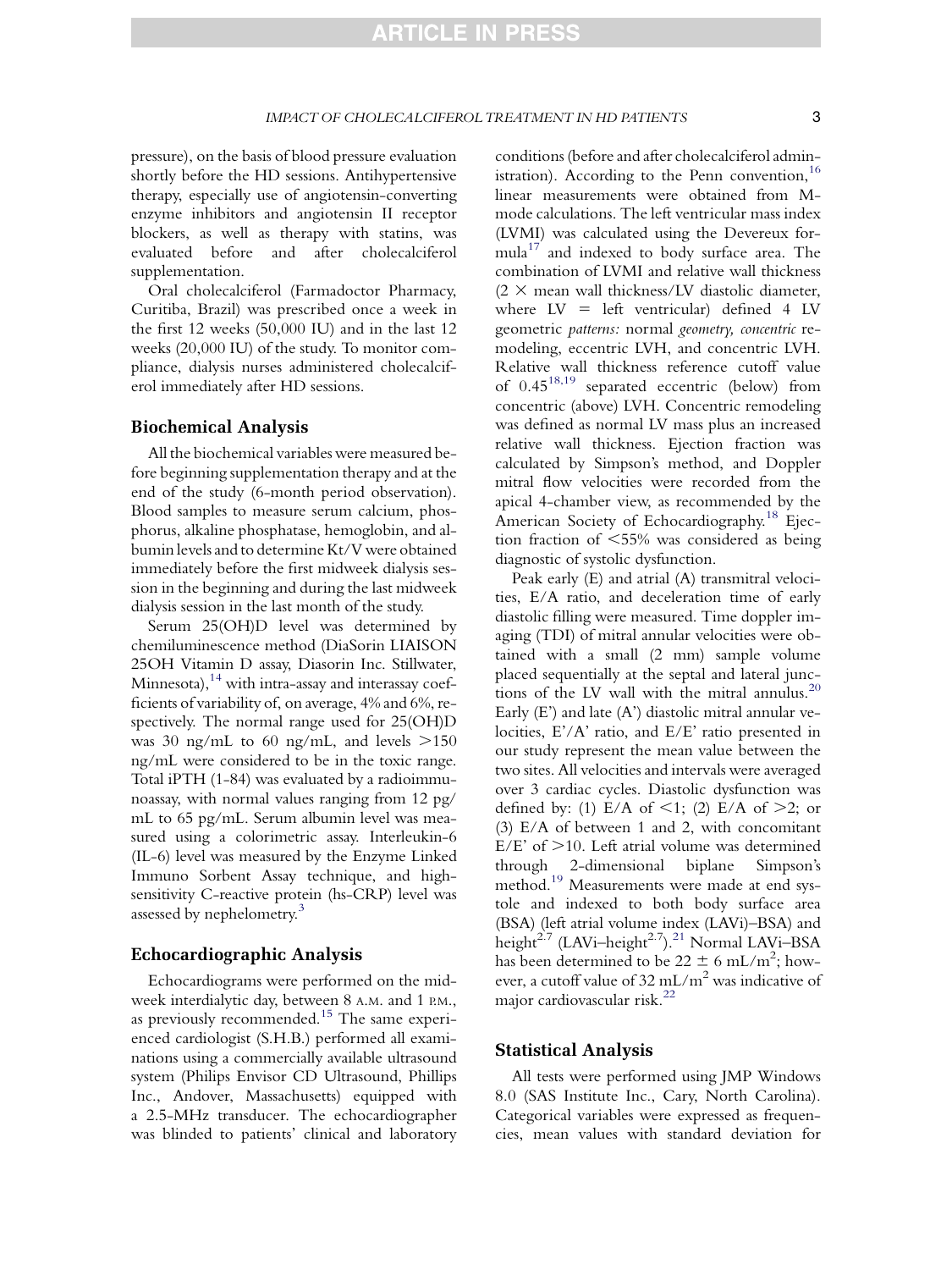#### <span id="page-3-0"></span>4 BUCHARLES ET AL

| <b>Clinical and Biochemical Characteristics</b> | <b>Baseline</b> | 6 Months       | P   |
|-------------------------------------------------|-----------------|----------------|-----|
| Age (mean $\pm$ SD/years)                       | $59 \pm 15$     |                |     |
|                                                 |                 |                |     |
| Female gender (%)                               | 53              |                |     |
| Diabetic (%)                                    | 33              |                |     |
| Time on HD (median: range, months)              | $23(4 - 60)$    |                |     |
| ACEIs (%)                                       | 56              | 60             | N/S |
| ARBs $(\%)$                                     | 3               | 3              | N/S |
| Antihypertensive therapy (%)                    | 96              | 96             | N/S |
| SBP (mm Hg; mean $\pm$ SD)                      | $139 \pm 16$    | $138 \pm 20$   | N/S |
| DBP (mm Hg; mean $\pm$ SD)                      | $82 \pm 8$      | $83 \pm 9$     | N/S |
| Pulse pressure (mm Hg; mean $\pm$ SD)           | $57 \pm 12$     | $54 \pm 14$    | N/S |
| Dry weight (kg; median: range)                  | 69 (48 - 88)    | 69 (48-90)     | N/S |
| Hemoglobin (g/dL; mean $\pm$ SD)                | $11.7 \pm 1.4$  | $12.4 \pm 1.4$ | N/S |
| Kt/V                                            | $1.4 \pm 0.3$   | $1.4 \pm 0.3$  | N/S |
| Epoetin-alpha (IU/kg/week; median: range)       | 122 (31-247)    | 120 (44-250)   | N/S |
| Statin therapy (%)                              | 56              | 56             | N/S |
|                                                 |                 |                |     |

| Table 1. Clinical and Biochemical Parameters Before and After 6 Months of Cholecalciferol Supplementation |  |
|-----------------------------------------------------------------------------------------------------------|--|
| $(N = 30)$                                                                                                |  |

SD, standard deviation; HD, hemodialysis; ACEIs, angiotensin-converting enzyme inhibitors; ARBs, angiotensin II receptor blockers; SBP, systolic blood pressure; DBP, diastolic blood pressure; SD, standard deviation; Kt/V, eKt/V; N/S, not significant.

normally distributed variables, and median values with interquartile ranges for non-normally distributed variables. Comparison among variables at baseline, 3 months, and 6 months of cholecalciferol supplementation was performed with analysis of variance or Friedman repeated measure analysis. Comparison between variables at baseline and after 6 months of supplementation was performed using Student paired  $t$  test or Wilcoxon signed rank test. We considered  $P \leq .05$  to be statistically significant.

#### Results

The study population included 30 patients with mean age of 59  $\pm$  15 years, 53% females, and on HD for a median of 23 (range: 4 to 60) months. Ten patients (33%) had diabetes, and all but one patient were on antihypertensive therapy. The baseline clinical and biochemical characteristics of our study population are reported in Table 1.

After 6 months of cholecalciferol supplementation, there were no changes in hemoglobin levels, use of antihypertensive therapy, statins and epoetin-alpha use, as well as systolic, diastolic, and pulse pressures (Table 1).

Moreover, we observed a significant increase in serum 25(OH)D levels after 3 months (18.1  $\pm$  6.6 ng/mL vs.  $46.2 \pm 14.4$  ng/mL;  $P < .001$ ) and after 6 months (18.1  $\pm$  6.6 ng/mL vs. 40.4  $\pm$  10.4 ng/ mL;  $P < .001$ ; Table 2 and [Fig. 1\)](#page-4-0) of cholecalciferol supplementation, with most patients presenting with normal 25(OH)D. There was no significant change in alkaline phosphatase, iPTH, and phosphorus levels, but there was a significant increase in calcium levels after 6 months of cholecalciferol supplementation, compared with baseline values  $(9.0 \pm 0.6 \text{ mg/dL vs. } 9.4 \pm 0.6 \text{ mg/dL}; P = .02;$ 

Table 2. Mineral Metabolism Parameters Before and After 6 Months of Cholecalciferol Supplementation  $(N = 30)$ 

| Biochemical<br>Parameters                         | Baseline       | 6 Months      | D       |
|---------------------------------------------------|----------------|---------------|---------|
| 25(OH)D (ng/mL; mean $\pm$ SD)                    | $18.1 \pm 6.6$ | $40.4 + 10.4$ | < 0.001 |
| Calcium (mg/dL; mean $\pm$ SD)                    | $9.0 \pm 0.6$  | $9.4 + 0.6$   | .02     |
| Phosphorus (mg/dL; mean $\pm$ SD)                 | $4.8 \pm 1.1$  | $5.1 + 1.7$   | N/S     |
| Alkaline phosphatase (IU/L; mean $\pm$ SD)        | $78.1 + 29.6$  | $80.5 + 36.6$ | N/S     |
| Intact parathyroid hormone (pg/mL; mean $\pm$ SD) | $165 \pm 80$   | $184 + 139$   | N/S     |

25(OH)D, 25-hydroxyvitamin D.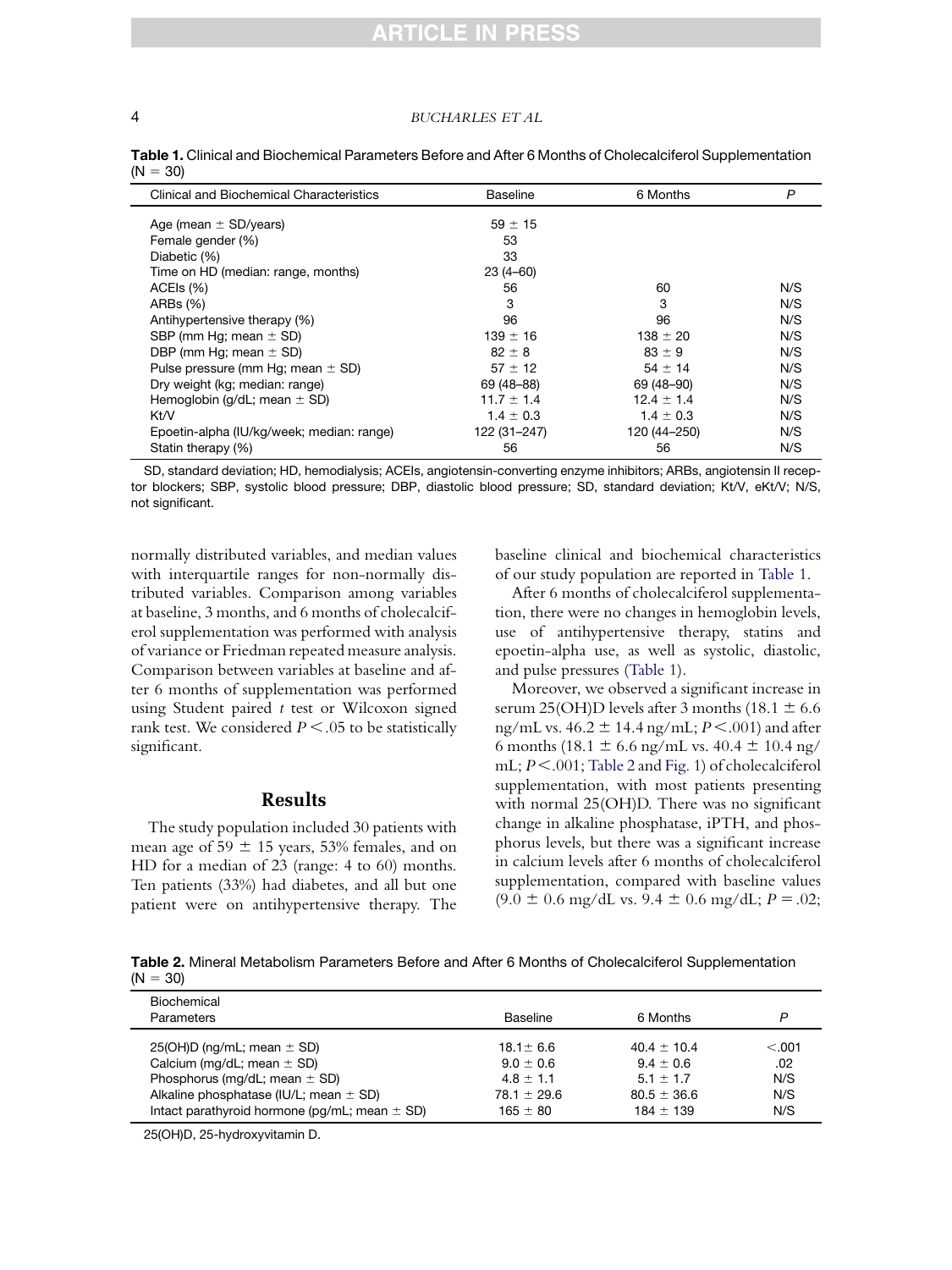IMPACT OF CHOLECALCIFEROL TREATMENT IN HD PATIENTS 5

<span id="page-4-0"></span>

Figure 1. 25-hydroxyvitamin D levels at baseline and after 3 and 6 months of cholecalciferol supplementation ( $N = 30$ ).

[Table 2](#page-3-0)). Only 2 patients presented with calcium levels of  $\geq$ 10.5 mg/dL after 3 months of supplementation, and 1 patient presented with calcium levels of 10.5 mg/dL after 6 months of supplementation.

Additionally, we observed a significant reduction in hs-CRP levels after 3 months (median: 0.62 [0.05 to 29.6] mg/L vs. 0.32 [0.02 to 3.13] mg/L;  $P = .02$ ) and after 6 months (median: 0.62 [0.05 to 29.6] mg/L vs. 0.50 [0.02 to 5.66] mg/L;  $P = .04$ ; Table 3) of cholecalciferol supplementation, as well as a significant reduction in IL-6 levels (median: 6.44 [1.36 to 19.58] pg/mL vs. 3.83 [0.78 to 19.45] pg/mL;  $P = .018$ ) after 6 months of cholecalciferol supplementation (Table 3 and [Fig. 2](#page-5-0)). There was no change in serum albumin levels before and after supplementation (Table 3).

At echocardiographic evaluation, we observed that LVMI was significantly reduced at the end of supplementation (175.1  $\pm$  63.1 g/m<sup>2</sup> vs.  $159.0 \pm 55.2$  g/m<sup>2</sup>;  $P = .03$ ; [Fig. 3](#page-5-0) and [Table 4](#page-5-0)). There were no significant changes in mean systolic and diastolic LV diameters, as well as in relative wall thickness. We also observed no significant changes in the prevalence of systolic and diastolic dysfunction, as well in valvular calcification, when we compared values obtained at baseline with those obtained after 6 months of cholecalciferol supplementation.

# **Discussion**

CVD is the main cause of death in CKD patients, $23$  and many traditional and nontraditional risk factors, including disturbances of mineral metabolism, are involved in the pathogenesis of CVD in uremia.[24](#page-7-0) In the present study, we observed that HD patients with hypovitaminosis D and low iPTH levels presented with a reduction in biomarkers of inflammation and in LVMI after 6 months of supplementation with cholecalciferol.

Hypovitaminosis D is a very common finding in  $HD$  population, $6$  in patients not on dialysis therapy, $2^5$  as well as in the general population.<sup>26</sup> The interest in studying the mineral effects of supplementation with cholecalciferol in CKD patients with low vitamin D levels has increased after 2 recent observations: first, although kidneys are the primary site for hydroxylation of vitamin D by 1-alpha hydroxylase, this enzyme was localized in a wide variety of tissues that present with the enzymatic machinery to produce  $1,25(OH)<sub>2</sub>D$ , pointing to the importance of vitamin D status, especially in the cardiovascular and immune systems. Second, several studies demonstrated an association between hypovitaminosis D and cardiovascular risk in CKD patients and in the general population $11,12$ by mechanisms that are not fully understood. Indeed, these mechanisms may involve inadequate VDR activation in the cardiovascular tissue<sup>8,26</sup> and the immune system. Because immune dysfunction and CVD are extremely common in the CKD population, $24$  the potential benefits of vitamin D supplementation may be greater than in the other group of patients.

The replacement of 25(OH)D in CKD HD patients has been previously studied,  $27-29$  focusing on safety, effectiveness, and effects on mineral

**Table 3.** Inflammation Biomarkers Before and After 6 Months of Cholecalciferol Supplementation ( $N = 30$ )

| Inflammation Biomarkers       | Baseline          | 6 Months           |      |
|-------------------------------|-------------------|--------------------|------|
| Serum albumin (mean $\pm$ SD) | $4.2 + 0.4$       | $4.3 \pm 0.3$      | N/S  |
| hs-CRP (mg/L; median: range)  | $0.62(0.05-29.6)$ | $0.5(0.02 - 5.66)$ | .04  |
| IL-6 (pg/mL; median: range)   | 6.44 (1.36-19.58) | 3.83 (0.78-19.45)  | .018 |

hs-CRP, high-sensitivity C-reactive protein; IL-6, interleukin-6.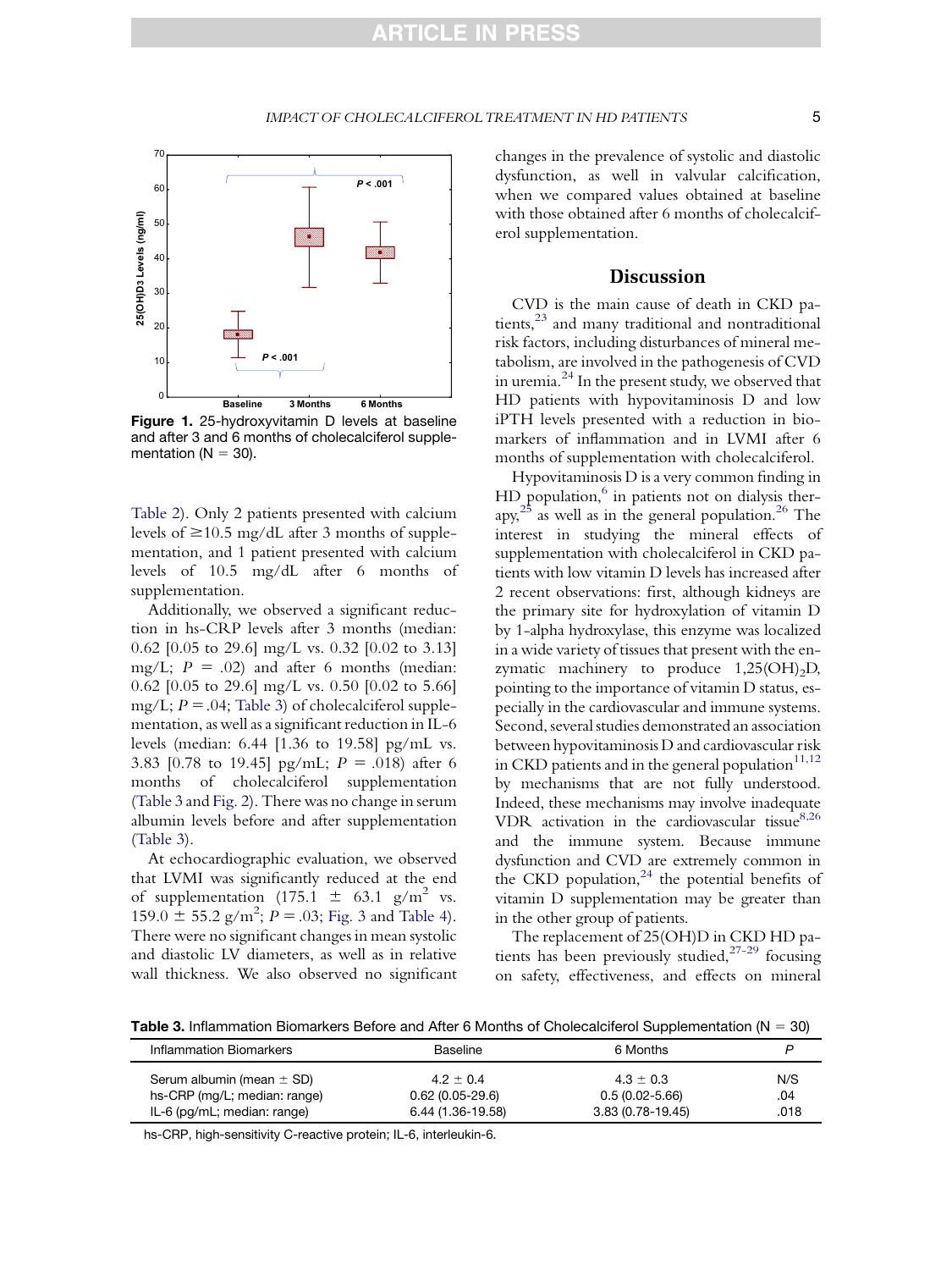<span id="page-5-0"></span>

Figure 2. Interleukin-6 levels at baseline and after 6 months of cholecalciferol supplementation ( $N = 30$ ). 80

metabolism parameters. Similar to previous reports[,29](#page-7-0) we observed that cholecalciferol was efficient in normalizing serum 25(OH)D levels and showed no major side effects with regard to mineral metabolism, although we observed that 2 patients and 1 patient showed hypercalcemia (corrected total calcium level of  $>$ 10.4 mg/dL) after 3 months and after 6 months of cholecalciferol supplementation, respectively.

There are descriptions of associations between systemic inflammation and vitamin D deficiency in experimental studies. Vitamin D (calcitriol) could potentially induce a better profile of cytokine network, decreasing the expression of IL-6, interleukin-1, and interferon-gamma and promoting upregulation of the anti-inflammatory cytokine interleukin-10. $30-32$  In humans, systemic inflammation is frequently observed in dialysis patients, and it is a significant predictor of mortality in this population.<sup>[33](#page-7-0)</sup> Although multiple causes are most likely involved, hypovita-



Figure 3. Left ventricular mass index  $(g/m^2)$  at baseline and after 6 months of cholecalciferol supplementation ( $N = 30$ ).

minosis D represents an unrecognized (and potentially reversible) factor playing a role in the generation of this inflammatory state. Our results showed a significant reduction in hs-CRP and IL-6 levels after cholecalciferol supplementation, which is in agreement with previous reports.<sup>[34,35](#page-7-0)</sup> This could reflect an anti-inflammatory effect of vitamin D and could potentially represent a new therapeutic opportunity to reduce systemic inflammation and mortality in CKD HD patients.

LVH is the most frequent cardiovascular abnormality in HD patients and is a strong predictor of mortality in this population.<sup>[36,37](#page-7-0)</sup> The pathogenesis of LVH has been extensively studied in uremia, and although traditional risk factors such as fluid overload, hypertension, and anemia are involved, they cannot fully explain the changes observed in the uremic myocardium.

Table 4. Echocardiographic Parameters at Baseline and After 6 Months of Cholecalciferol Supplementation  $(N = 30)$ 

| Echocardiographic Parameters             | Baseline         | 6 Months         |     |
|------------------------------------------|------------------|------------------|-----|
| LVMI (g/m <sup>2</sup> ; mean $\pm$ SD)  | $175.1 \pm 63.1$ | $159.0 \pm 55.2$ | .03 |
| Systolic dysfunction* (%)                | 10               | 13               | N/S |
| Diastolic dysfunction+ (%)               | 80               | 76               | N/S |
| Valvular calcification (%)               | 26               | 30               | N/S |
| Relative wall thickness                  | $0.48 \pm 0.1$   | $0.48 \pm 0.08$  | N/S |
| Systolic left ventricular diameter (mm)  | $32 \pm 5$       | $35 \pm 4$       | N/S |
| Diastolic left ventricular diameter (mm) | $51 \pm 5$       | $50 + 4$         | N/S |
|                                          |                  |                  |     |

LVMI, left ventricular mass index.

\*Systolic dysfunction = ejection fraction (by Simpson's method) of  $<55\%$ .

 $\dagger$ Diastolic dysfunction = E/A of <1; (2) E/A of >2; or (3) E/A of between 1 and 2, with concomitant E/E' of >10.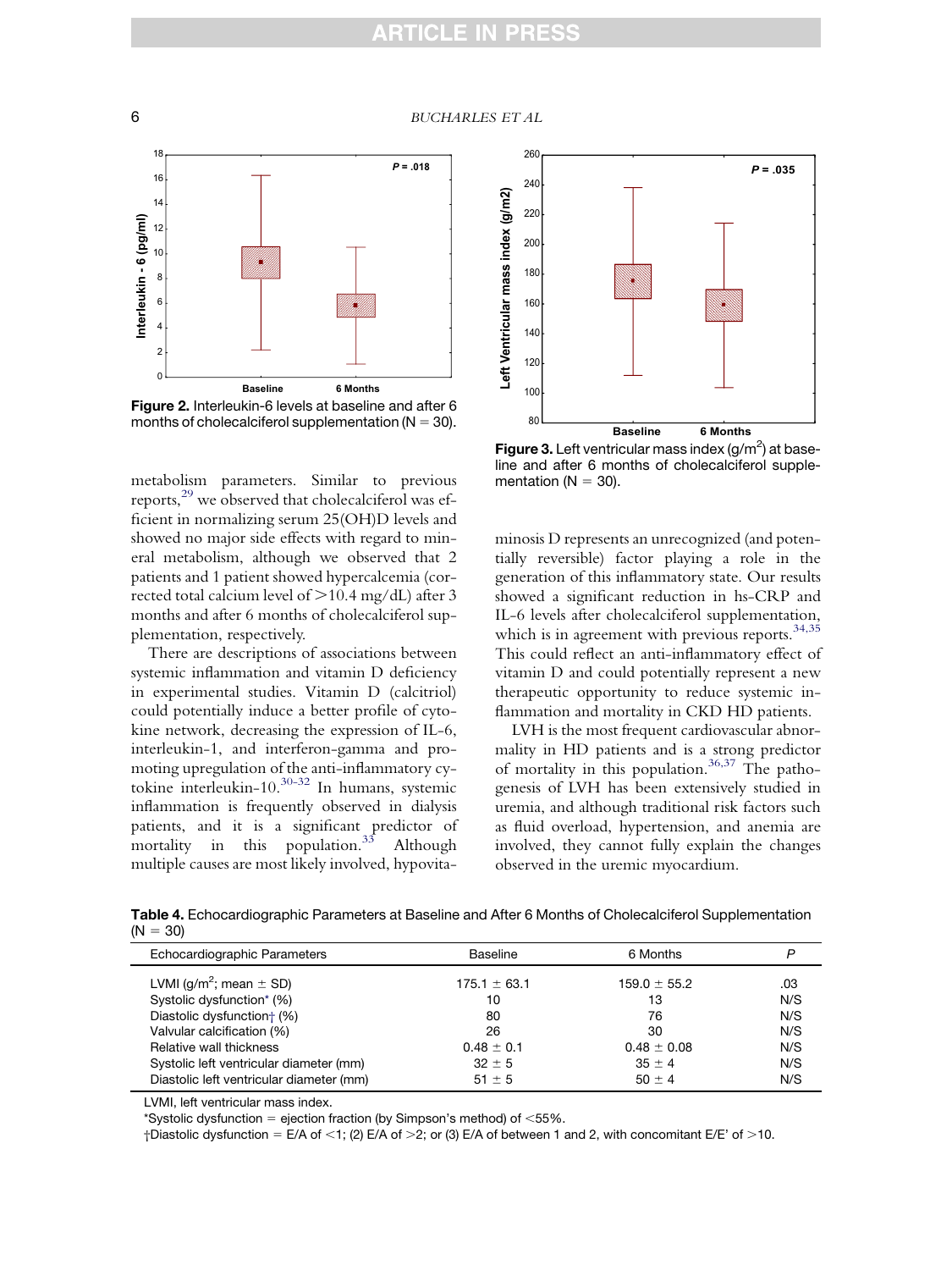<span id="page-6-0"></span>Hypovitaminosis D potentially plays a significant role in the myocardiopathy related to CKD, as  $1,25(OH)<sub>2</sub>D$  acts as a negative regulator of renin–angiotensin synthesis, which induces inflammatory changes in the myocardium, leading to hypertrophy and fibrosis[.38,39](#page-7-0) In our study, we observed a significant reduction in LVH after 6 months on cholecalciferol treatment. Indeed, there are previous studies that observed the impact of  $1,25(OH)_2D^{40,41}$  and cholecalciferol on myocardial mass and function, [34,42](#page-7-0) but these studies included patients with several degrees of myocardial dysfunction, including patients with coronary artery disease and those with secondary hyperparathyroidism, who were receiving concomitant  $1,25(OH)_{2}D$  therapy.

In CKD patients, excessive iPTH influences cardiovascular structure and function,<sup>43</sup> inducing LVH through cardiomyocyte hypertrophy and interstitial fibrosis. In some clinical studies, cholecalciferol therapy induced a reduction in LVH in parallel to a decrease in iPTH levels.<sup>34,42</sup> The present study sheds light in this area, isolating the deleterious action of iPTH in the myocardium, as the studied patients presented at the baseline with already low iPTH levels  $( $300 \text{ pg/mL}$ ), which were$ not affected by vitamin D supplementation. Indeed, this is the first report of a reduction in LV mass in a selected group of patients with low levels of iPTH (supposedly without hyperparathyroidism) and not receiving any other form of vitamin D, suggesting a direct effect of 25(OH)D on myocardial cells, where it can act as an antiproliferative and cell differentiating factor.<sup>8,44</sup>

Our study has some limitations, as it did not include a control group, had a relatively low number of patients, and presented a short time of follow-up to capture echocardiographic changes. However, maintaining patients with hypovitaminosis D in placebo treatment would present ethical issues. Also, selecting a population with low iPTH levels and without concurrent vitamin D therapy and no previous CVD definitely limits the recruitment of eligible patients. However, this highly selected population reinforces the principle that vitamin D repletion may have direct benefits on myocardial structure, independent from calcium, phosphorus, and parathyroid hormone levels. We believe that this highly selected population indeed represents an opportunity to analyze the effects of vitamin D supplementation that are not related to mineral metabolism actions. Further studies will need to address the long-term effects of vitamin D nutritional supplementation on the myocardial function and structure.

In conclusion, cholecalciferol supplementation in HD patients was safe and efficient to correct hypovitaminosis D and demonstrated little impact on mineral metabolism. Additionally, there was a reduction in important surrogate markers of cardiovascular risk, namely systemic inflammation and LVH. This study suggests that vitamin D plays a pivotal role in uremic CVD and its supplementation should be considered even in the absence of mineral metabolism disorders, after hypovitaminosis is detected.

# References

1. Foley RN, Parfrey PS. Cardiovascular disease and mortality in ESRD. J Nephrol. 1998;11:239-245.

2. Block GA, Klassen PS, Lazarus JM, Ofsthun N, Lowrie EG, Chertow GM. Mineral metabolism, mortality, and morbidity in maintenance hemodialysis. J Am Soc Nephrol. 2004;15:2208-2218.

3. Honda H, Qureshi AR, Heimburger O, et al. Serum albumin, C-reactive protein, interleukin 6, and fetuin a as predictors of malnutrition, cardiovascular disease, and mortality in patients with ESRD. Am J Kidney Dis. 2006;47:139-148.

4. Del Valle E, Negri AL, Aguirre C, Fradinger E, Zanchetta JR. Prevalence of 25(OH) vitamin D insufficiency and deficiency in chronic kidney disease stage 5 patients on hemodialysis. Hemodial Int. 2007;11:315-321.

5. Gonzalez EA, Sachdeva A, Oliver DA, Martin KJ. Vitamin D insufficiency and deficiency in chronic kidney disease. A single center observational study. Am J Nephrol. 2004;24:503-510.

6. Mucsi I, Almasi C, Deak G, et al. Serum 25(OH)-vitamin D levels and bone metabolism in patients on maintenance hemodialysis. Clin Nephrol. 2005;64:288-294.

7. Dusso AS, Brown AJ, Slatopolsky E. Vitamin D. Am J Physiol Renal Physiol. 2005;289:F8-F28.

8. Andress DL. Vitamin D in chronic kidney disease: a systemic role for selective vitamin D receptor activation. Kidney Int. 2006;69:33-43.

9. O'Connell TD, Berry JE, Jarvis AK, Somerman MJ, Simpson RU. 1,25-Dihydroxyvitamin D3 regulation of cardiac myocyte proliferation and hypertrophy. Am J Physiol. 1997; 272(4 Pt. 2):H1751-H1758.

10. Al-Aly Z. Vitamin D as a novel nontraditional risk factor for mortality in hemodialysis patients: the need for randomized trials. Kidney Int. 2007;72:909-911.

11. London GM, Guerin AP, Verbeke FH, et al. Mineral metabolism and arterial functions in end-stage renal disease: potential role of 25-hydroxyvitamin D deficiency. J Am Soc Nephrol. 2007; 18:613-620.

12. Wang TJ, Pencina MJ, Booth SL, et al. Vitamin D deficiency and risk of cardiovascular disease. Circulation. 2008; 117:503-511.

13. KDIGO clinical practice guideline for the diagnosis, evaluation, prevention, and treatment of Chronic Kidney Disease-Mineral and Bone Disorder (CKD-MBD). Kidney Int Suppl. 2009;113:S1-S130.